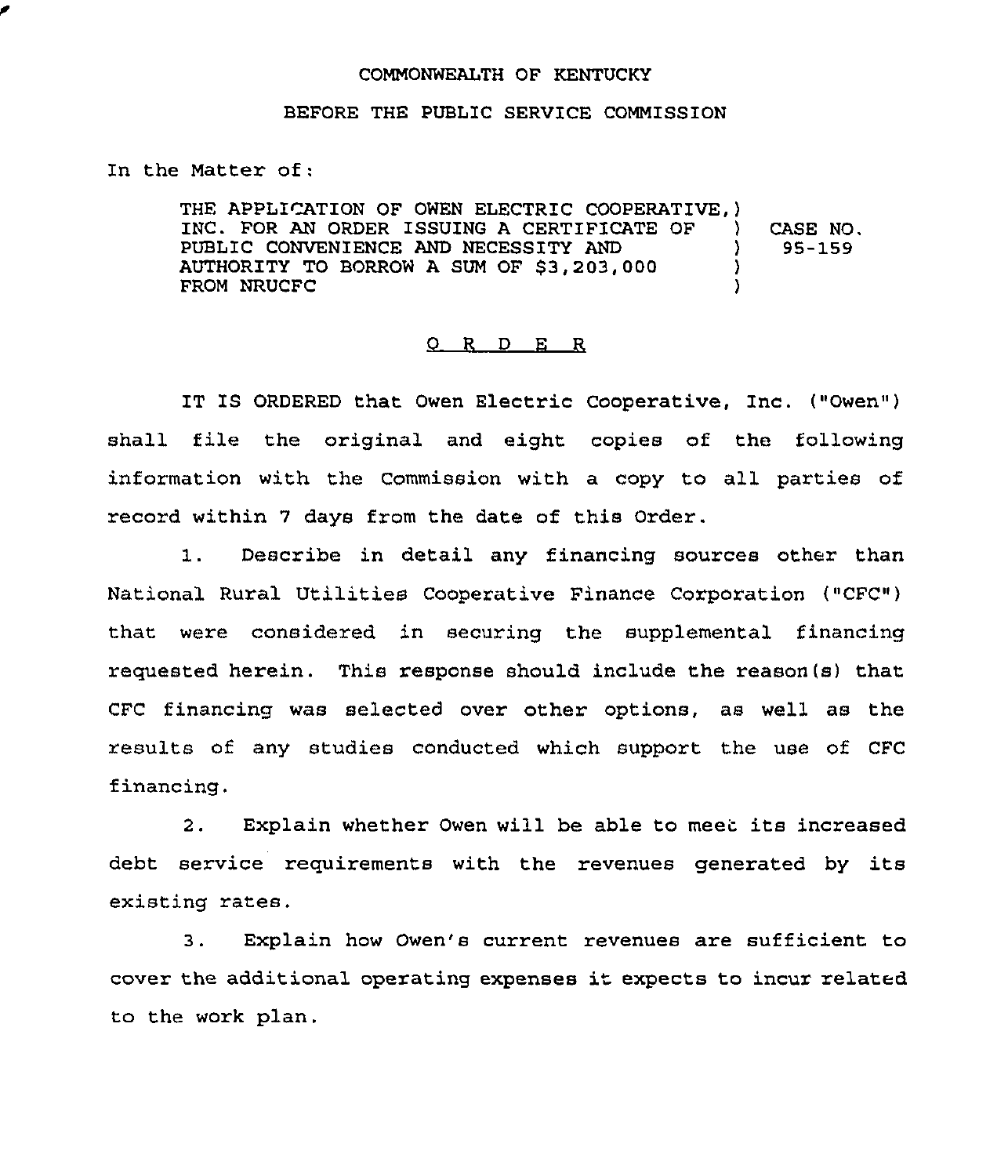4. Provide a copy of the Long Range Financial Forecast filed with Rural Utilities Service ("RUS") to support the proposed financing.

5. Concerning the purchase of the CFC Capital Term Certificate ("Certificate"), provide the following information:

a. The calculations which support the rate for and the amount of Certificate purchases for the proposed loan.

b. Indicate which option Owen plans to use in the purchase of the required Certificate and explain the reason for the selection of this option,

6. Discuss the interest rate options currently available through CFC and provide copies of documents from CFC describing them.

7. If the advance of funds from this proposed loan were to be made by the date of the response to this order, explain which loan program Owen would select and how Owen determined that this would be the best option. Include with this explanation the results of any economic studies or analysis used by Owen in making the loan program selection.

8. Provide documentation which indicates that the loans have been approved by RUS and CFC.

9. Provide a copy of the mortgage agreement with CFC noting the differences between the current agreement and the previous mortgage agreement; or if the mortgage agreement has not changed, so indicate and reference the last case in which the current mortgage agreement was filed.

 $-2-$